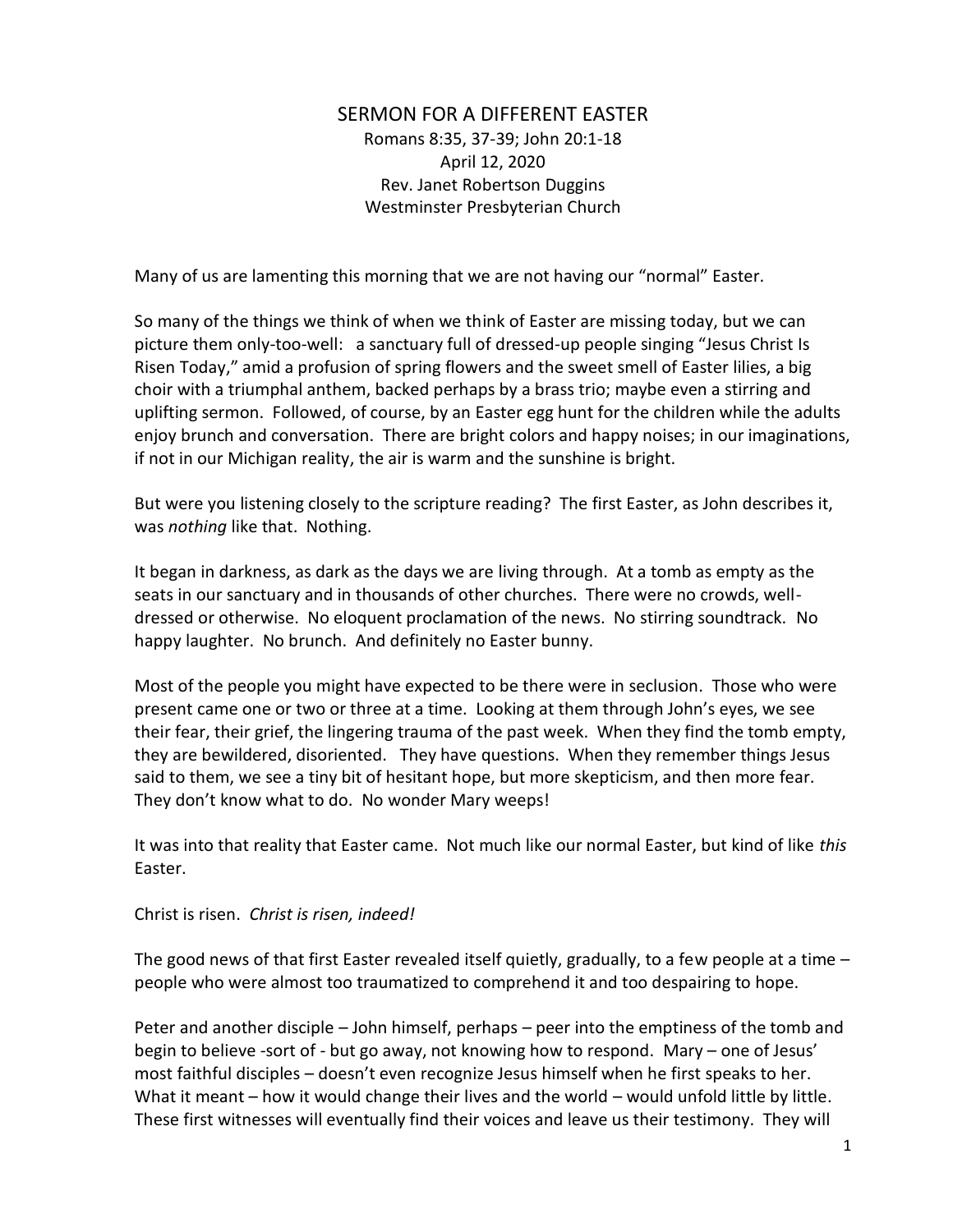share their story with others and the church will be born. The people who will come to be called Christians will understand and believe and proclaim (as one of them wrote) that, "the one who raised the Lord Jesus will raise us also with Jesus, and will bring us" with him into the presence of God. (2 Corinthians 4:14)

Christ is risen. *Christ is risen, indeed!*

But Easter is more than history. It's more than a point of dogma to believe. It's more even than a reason to have hope for eternal life with Christ.

I came across this quote: "Easter is not a passport to another world; it is a quality of perception for this one." (W.P. Lemon, early 20<sup>th</sup> century preacher).

Easter isn't for – or at least, isn't *only* for days of sunshine and celebration, when faith comes easy. Easter is for days of fear and tombs and darkness and uncertainty about what comes next. Easter is for days like the days we are living in.

I pondered what it might mean to perceive this world with Easter eyes: Maintaining hope even when things look terrible? Having faith that God can bring good out of evil? Being able to discern God's presence in the world? I came to the conclusion that it means all those things, but also the ability to see the world through the eyes of the risen Jesus, with his clarity and compassion.

Those of us who, like Mary, have heard Jesus, in some way or other, speak our name, have a story to tell and hope to offer and a way of seeing the world that is sorely needed. You are probably familiar with these lines from a poem by Wendell Berry. It's a fairly long poem, and the context is a plea that we not view ourselves, one another, our communities, or the earth in economic terms – thinking only about productivity and profits, consumption, dollar values and the like. In that context, Berry writes:

Every day do something that won't compute. Love the Lord. Love the world. Work for nothing…. Love someone who does not deserve it…. Be joyful though you have considered all the facts. … Practice resurrection.

My friends, we are perhaps being asked to practice resurrection more than we ever have before.

We can practice resurrection by choosing forgiveness and grace over resentment and judgement, freeing ourselves as well as others.

We can practice resurrection by being open to changes and new ways of doing things – new ways of being church, even. Who knows what God will do that we did not expect? We can practice resurrection by asking what there is to learn in this time.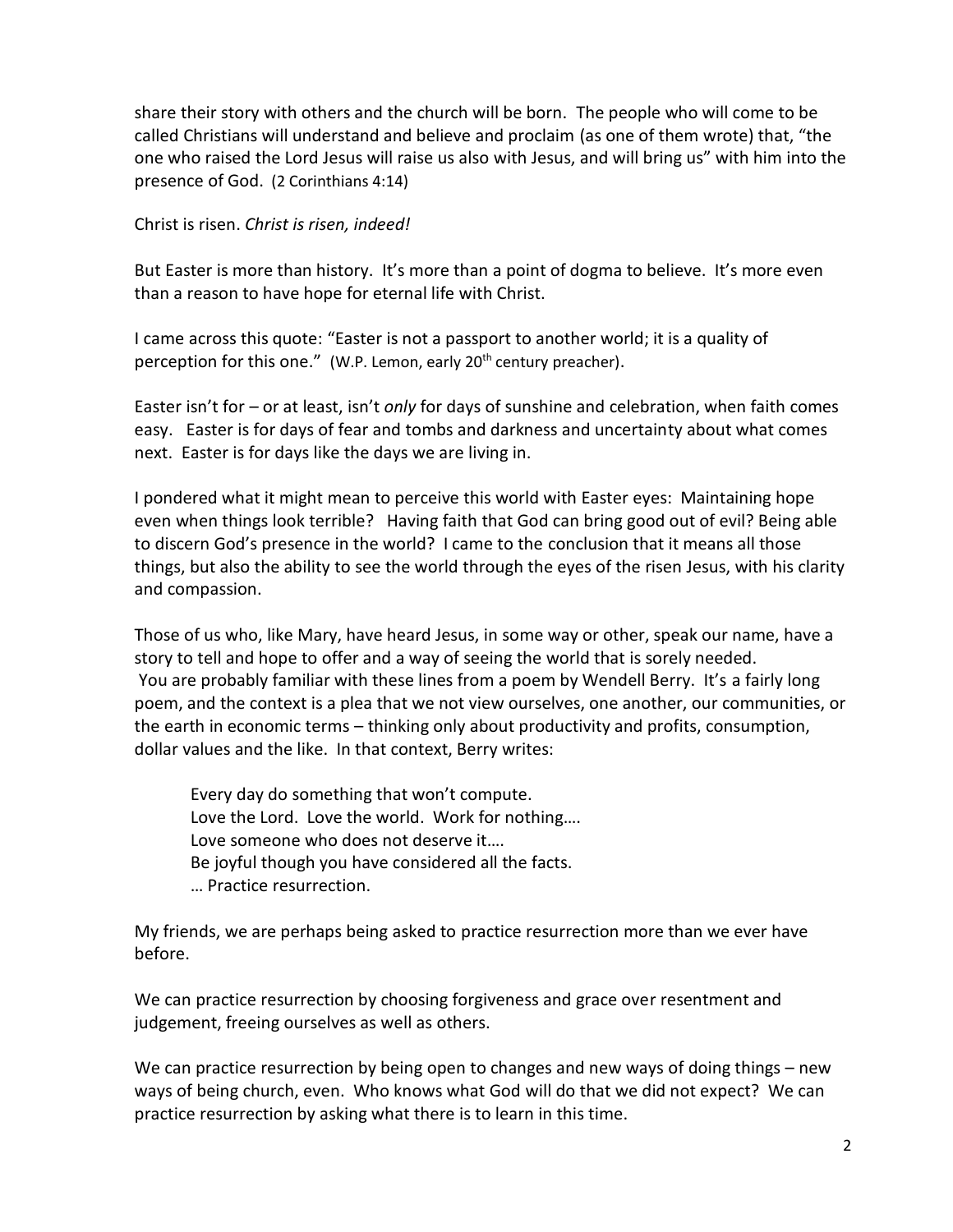We can practice resurrection by cultivating attentiveness, wonder, gratitude, appreciation of beauty and nature, mystery, listening, laughter, … everything that makes us open to recognizing God's presence around us.

We can practice resurrection by saying a word of encouragement to someone who is struggling, reaching out to someone alone, helping a friend resist the pull of addiction. We can practice resurrection by doing all we can to go on being the church, the body of Christ. We can practice resurrection by holding on to hope and faith for those who can't find hope and faith right now. We can practice resurrection by seeking out stories of hope transforming situations that seemed hopeless, and by telling our own stories of redemption, and grace.

We can practice resurrection by having courage to look beyond our own relative safety and our instinct for self-protection, to see the people who are at risk because their work is needed, the people who are sick and those who are devastated by the loss of a loved one, and all the folks who have lost jobs. We can look further, beyond our borders, to see the people in places like Yemen where the health care system was already destroyed by war, to see children and men and women in crowded refugee camps and detention centers and slums, to see the communities in places like sub-Saharan Africa, where lack of water access makes handwashing a challenge. We can look beyond the headlines of the moment, and remember that all the problems that existed a month ago – substance abuse, domestic violence, inequality, mental illness, poverty, and so on – are still with us, still scarring people's lives. We can see all that, and not turn away. We can be the people who care about *all* those who are suffering, whether we know them or not, whether they look like us or not.

Why would we do those things? *How* can we do any of those things, when there is enough to do just to manage our own daily lives and our own fears? Because Jesus would do those things; because Jesus is alive; because Jesus is alive in us. Christ is risen. *Christ is risen, indeed!*

We find ourselves asking, a lot, these days, "when will we go back to 'normal'"?

The answer is that we won't. We *can't*.

We will be changed by what we have witnessed and experienced in these days, much as Jesus' friends and followers were changed by Good Friday, much as anybody is changed by tragedy, sorrow, or struggle. Experiences like this leave memories, scars, an awareness of vulnerability that perhaps wasn't there before.

Hopefully, we also will be changed in ways that will bring good to us and to our world, changed to be more aware of our connectedness,

More compassionate, More committed to community, More interested in equity, More careful about our priorities, More grateful for our blessings.